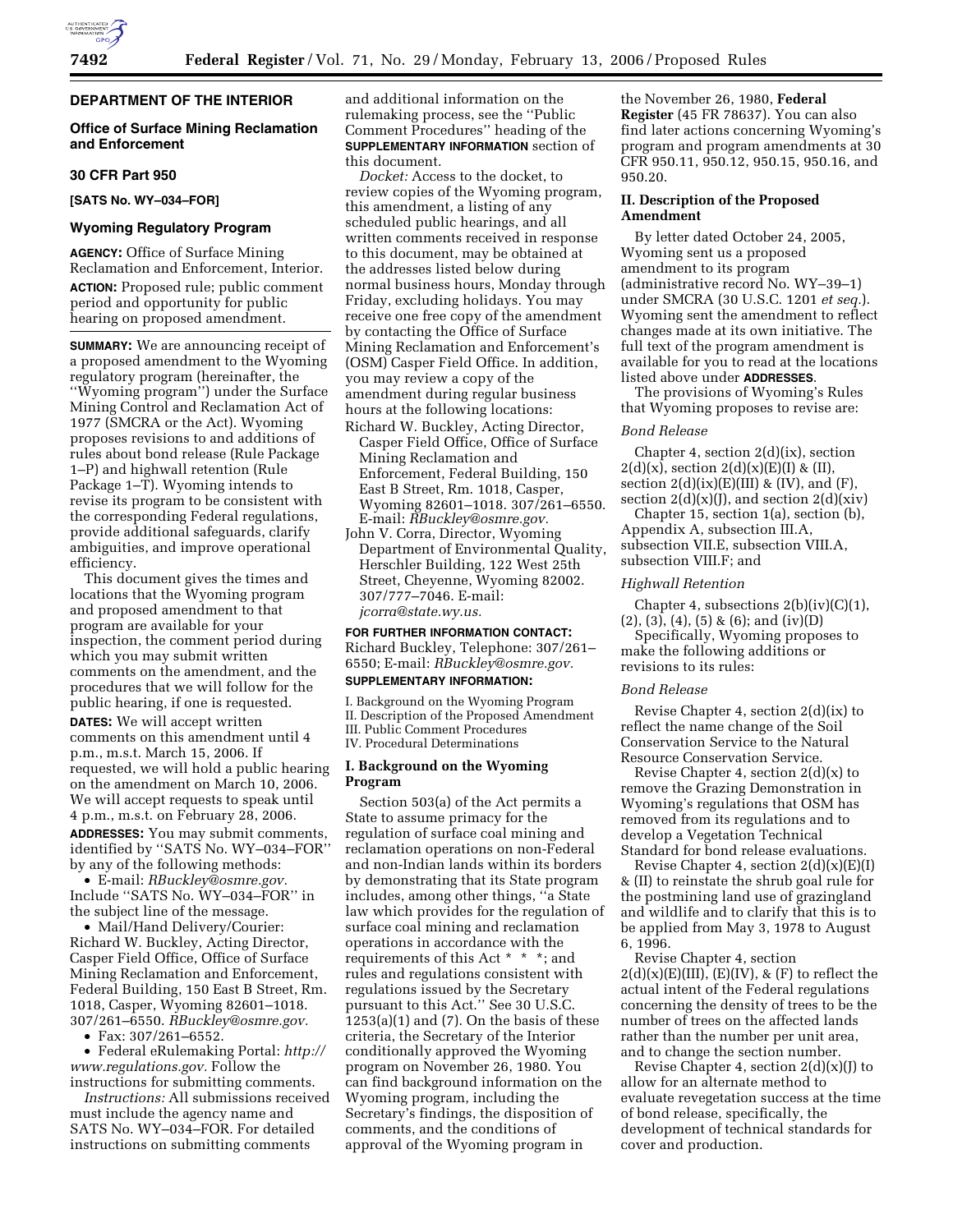Revise Chapter 4, section 2(d)(xiv) to remove the language on controlling noxious weeds from five years to ''until bond release''.

Revise Chapter 15, section 1(a), the introductory paragraph, to ask that technical evaluations be done throughout the reclamation process and prior to bond release, and to allow the public an opportunity to be involved in the final decision-making process.

Revise Chapter 15, section 1(b)(vi) to alleviate a program deficiency identified in a 30 CFR 732.17 letter dated June 19, 1997, relating to the Federal requirement for a notarized statement as part of the bond release package. Section 1(d) is being proposed for revision to add the requirement that the publisher's affidavit and a copy of the notice be submitted to the Administrator (of the Wyoming Land Quality Division). Section 1(e)(iii) is proposed for elimination since it refers to the now nonexistent Wyoming Economic Development and Stabilization Board.

Revise Appendix A, subsection III.A to update it to reflect the previouslymentioned rule changes.

Revise Appendix A, subsection VII.E to reflect the removal of grazing as a bond release criteria.

Revise Appendix A, subsection VIII.A to reflect the removal of grazing as a bond release criteria and to attainment of the standards for two out of four years for those mines using a technical standard.

Revise Appendix A, subsection VIII.F to reflect the removal of grazing as a bond release criteria, although grazing as a husbandry practice is still encouraged.

#### *Highwall Retention*

Revise Chapter 4, section 2(b)(iv)(C), and delete (D), to add provisions on replacement features, static safety factor, hazard elimination, cover depth, contour with surrounding terrain, wildlife habitat and hydrologic conditions to be similar to those of New Mexico and Utah.

#### **III. Public Comment Procedures**

Under the provisions of 30 CFR 732.17(h), we are seeking your comments on whether the amendment satisfies the applicable program approval criteria of 30 CFR 732.15. If we approve the amendment, it will become part of the Wyoming program.

#### *Written Comments*

Send your written or electronic comments to OSM at the address given above. Your comments should be specific, pertain only to the issues

proposed in this rulemaking, and include explanations in support of your recommendations. We will not consider or respond to your written comments when developing the final rule if they are received after the close of the comment period (see **DATES**). We will make every attempt to log all comments into the administrative record, but comments delivered to an address other than the Casper Field Office may not be logged in.

#### *Electronic Comments*

Please submit Internet comments as an ASCII file avoiding the use of special characters and any form of encryption. Please also include ''Attn: SATS No. WY–034–FOR'' and your name and return address in your Internet message. If you do not receive a confirmation that we have received your Internet message, contact the Casper Field Office at 307/ 261–6550. In the final rulemaking, we will not consider or include in the administrative record any electronic comments received after the time indicated under **DATES** or at e-addresses other than the Casper Field Office.

#### *Availability of Comments*

We will make comments, including names and addresses of respondents, available for public review during normal business hours. We will not consider anonymous comments. If individual respondents request confidentiality, we will honor their request to the extent allowable by law. Individual respondents who wish to withhold their name or address from public review, except for the city or town, must state this prominently at the beginning of their comments. We will make all submissions from organizations or businesses, and from individuals identifying themselves as representatives or officials of organizations or businesses, available for public review in their entirety.

#### *Public Hearing*

If you wish to speak at the public hearing, contact the person listed under **FOR FURTHER INFORMATION CONTACT** by 4 p.m., m.s.t. on February 28, 2006. If you are disabled and need special accommodations to attend a public hearing, contact the person listed under **FOR FURTHER INFORMATION CONTACT**. We will arrange the location and time of the hearing with those persons requesting the hearing. If no one requests an opportunity to speak, we will not hold the hearing.

To assist the transcriber and ensure an accurate record, we request, if possible, that each person who speaks at a public hearing provide us with a written copy

of his or her comments. The public hearing will continue on the specified date until everyone scheduled to speak has been given an opportunity to be heard. If you are in the audience and have not been scheduled to speak and wish to do so, you will be allowed to speak after those who have been scheduled. We will end the hearing after everyone scheduled to speak and others present in the audience who wish to speak, have been heard.

#### *Public Meeting*

If only one person requests an opportunity to speak, we may hold a public meeting rather than a public hearing. If you wish to meet with us to discuss the amendment, please request a meeting by contacting the person listed under **FOR FURTHER INFORMATION CONTACT**. All such meetings are open to the public and, if possible, we will post notices of meetings at the locations listed under **ADDRESSES**. We will make a written summary of each meeting a part of the administrative record.

#### **IV. Procedural Determinations**

#### *Executive Order 12630—Takings*

This rule does not have takings implications. This determination is based on the analysis performed for the counterpart Federal regulation.

# *Executive Order 12866—Regulatory Planning and Review*

This rule is exempted from review by the Office of Management and Budget (OMB) under Executive Order 12866.

#### *Executive Order 12988—Civil Justice Reform*

The Department of the Interior has conducted the reviews required by section 3 of Executive Order 12988 and has determined that this rule meets the applicable standards of subsections (a) and (b) of that section. However, these standards are not applicable to the actual language of State regulatory programs and program amendments because each program is drafted and promulgated by a specific State, not by OSM. Under sections 503 and 505 of SMCRA (30 U.S.C. 1253 and 1255) and the Federal regulations at 30 CFR 730.11, 732.15, and 732.17(h)(10), decisions on proposed State regulatory programs and program amendments submitted by the States must be based solely on a determination of whether the submittal is consistent with SMCRA and its implementing Federal regulations and whether the other requirements of 30 CFR Parts 730, 731, and 732 have been met.